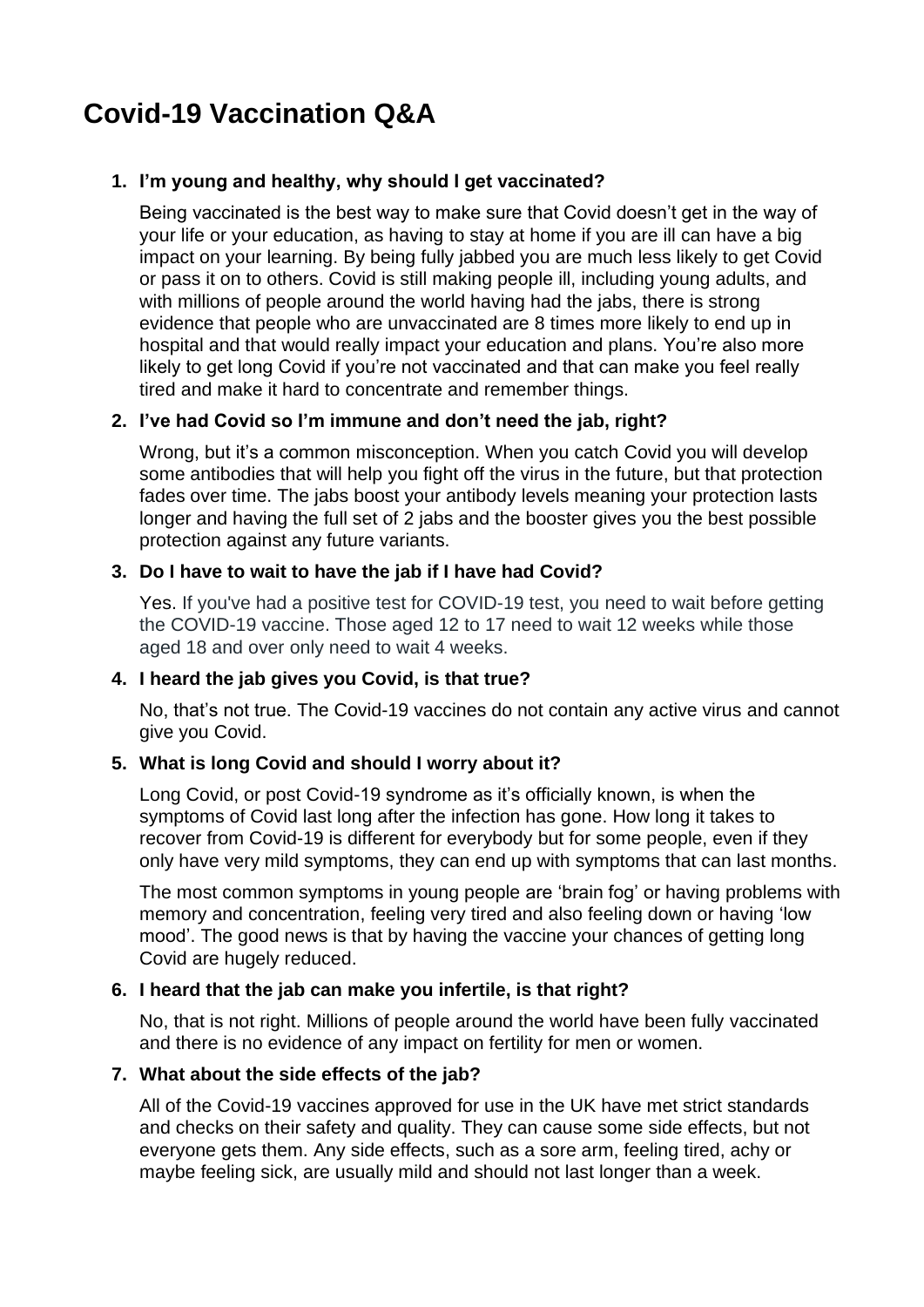# 8. **I've been told that having the Covid job is against my religion – is that right?**

Most faiths support Covid vaccination especially as the Covid vaccines in the UK do not include any animal products and leaders of Christianity, Islam, Judaism and many others have openly supported vaccination.

## **9. None of my family is vaccinated, why should I?**

From the age of 16, you are able to make your own decision about whether you get the vaccine. You can get information from the [NHS website](https://www.nhs.uk/conditions/coronavirus-covid-19/coronavirus-vaccination/book-coronavirus-vaccination/) to help make that decision or ask your college for support. Once you have everything you need to know, you can make the right decision for you.

## **10.We're getting back to normal, so I don't need to get jabbed, right?**

While we are learning to live with Covid, new variants are developing all the time and being vaccinated is your best protection against the virus. The more people that are vaccinated, the fewer people the virus has to infect and so the rate of new variants developing reduces.

#### **11.If I just get one jab, that'll be enough, won't it?**

To have the maximum protection that lasts the longest you will need 2 jabs, 12 weeks apart and then the booster 12 weeks after that. It is common to need more than one vaccination to get maximum protection, for example many of the childhood vaccinations are small doses given multiple times to build maximum protection.

#### **12.Other people at college are already jabbed so I don't need to be, do I?**

The higher the number of people who are vaccinated the safer it is for everyone and the benefits only really show when almost everyone is vaccinated. Being unvaccinated makes it much more likely for you to be seriously ill with covid.

#### **13.I really hate needles, can I get protected some other way?**

The vaccination does involve a small needle, but most people are not even aware that it's gone in. If you are nervous about injections, just tell someone at the vaccination centre and they will look after you.

#### **14.I'm a vegan and heard that the vaccines contain animal products, is that true?**

No, that is not true for any Covid vaccines given in this country.

## **15.People are saying the pandemic is over, so isn't this all a bit much?**

Scientists say that Covid-19 in some form will always be with us and that we will learn to live with it in the same way we do with colds and other bugs. The only reason this is possible is because of Covid vaccinations which protect all of us and this protection will be maintained as long as the vast majority of people are vaccinated regardless of their age.

#### **16.I am anxious that with testing ending I am going to be around people who have Covid but don't know it. Am I at greater risk?**

The best protection against Covid-19 is the vaccine. Being fully vaccinated significantly lowers the risk of catching or passing on Covid-19. The government will continue to encourage people to get the vaccine so as many people as possible are protected.

If you are at higher risk, there is some extra guidance you may wish to consider if